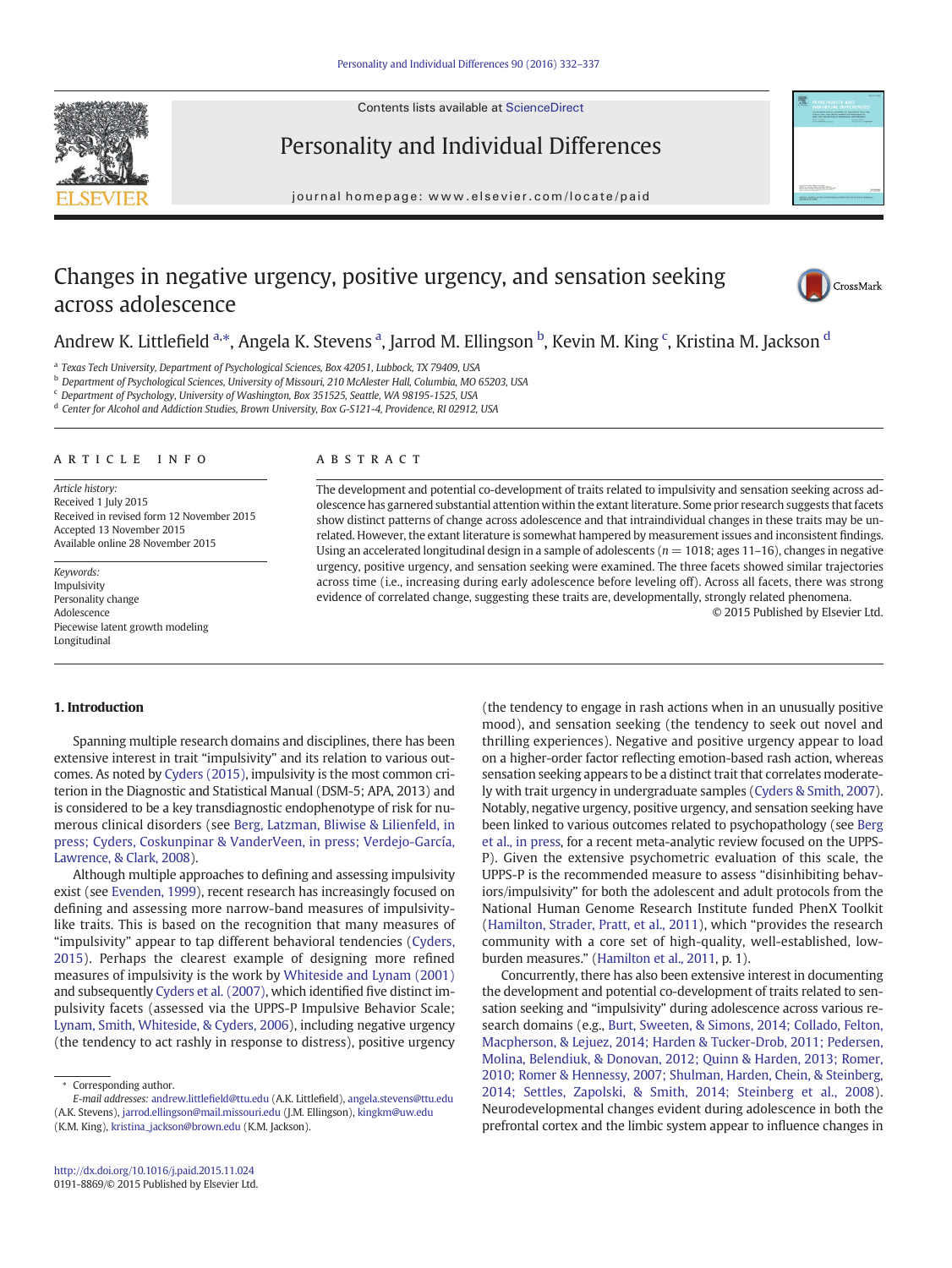phenomena related to impulsivity during adolescence (see [Casey et al.,](#page--1-0) [2010; Romer, 2010](#page--1-0) for overviews). Further, cross-sectional, selfreported data indicate that sensation seeking increases through early adolescence before declining in later adolescence (e.g., [Steinberg et al.,](#page--1-0) [2008; Romer & Hennessy, 2007](#page--1-0); see [Collado et al., 2014,](#page--1-0) for a recent review), though the peak age of sensation seeking varies across studies (e.g., approximately at age 15 in Steinberg et al. and approximately age 17 in Romer and Hennessy). [Steinberg et al. \(2008\)](#page--1-0) also demonstrated that a trait labeled impulsivity (in this work, a heterogeneous measure that included motor impulsivity, delayed gratification, and lack of perseverance) showed mean-level patterns distinct from sensation seeking, with a monotonic decline with age, such that impulsivity tended to be lower on average among older participants. Based on their findings regarding mean-level change in cross-sectional data, [Steinberg et al. \(2008\)](#page--1-0) concluded that impulsivity and sensation seeking are distinct traits and hypothesized that they are strongly influenced by distinct neurodevelopmental processes in adolescence.

However, prospective studies that have examined the development and co-development of measures related to impulsivity and sensation seeking across adolescence ([Burt et al., 2014; Collado et al., 2014;](#page--1-0) [Harden & Tucker-Drob, 2011; Pedersen et al., 2012\)](#page--1-0) suggests a more complicated picture regarding change in impulsivity and sensation seeking. In part reflecting different measurement approaches, findings for "impulsivity" appear to vary across studies, with some data indicating mean-level stability in impulsivity across adolescence [\(Pedersen](#page--1-0) [et al., 2012\)](#page--1-0), other work indicating decreases [\(Harden & Tucker-Drob,](#page--1-0) [2011\)](#page--1-0), whereas other findings suggest a quadratic pattern similar to that of sensation seeking in earlier cross-sectional work ([Burt et al.,](#page--1-0) [2014; Collado et al., 2014\)](#page--1-0). Not surprisingly given the relative consistency in measurement across studies, findings for sensation seeking appear to be more reliable, such that this trait appears to increase during adolescence [\(Collado et al., 2014; Harden & Tucker-Drob, 2011; Pedersen](#page--1-0) [et al., 2012](#page--1-0)). Notably, data from [Burt et al. \(2014\)](#page--1-0) indicated that sensation seeking decreased from ages 11 to 24 in a sample of 775 African American participants.

The extent to which individual differences in "impulsivity" and sensation seeking overlap varies across studies. [Harden and Tucker-Drob](#page--1-0) [\(2011\)](#page--1-0) demonstrated that linear growth in impulsivity and sensation seeking showed modest overlap ( $r = .21$ ) that was not statistically significant. Linear slopes for sensation seeking and impulsivity were significantly but moderately correlated in the Pedersen et al. data ( $r = 0.27$ ,  $p < .01$ ; Pedersen, personal communication). Using the data also utilized in the aforementioned Harden and Tucker-Drob study, [Quinn and](#page--1-0) [Harden \(2013\)](#page--1-0) modeled a non-linear slope of impulsivity and sensation seeking (rather than modeling linear and quadratic slopes, the approach used in [Harden & Tucker-Drob, 2011](#page--1-0)) using identical measures across a similar timeframe (age 15–26) and found a strong correlation ( $r = .67$ ) between changes in sensation seeking and impulsivity. As opposed to prior work, the high magnitude correlation between sensation seeking and impulsivity slopes found in Quinn and Harden suggests individual differences in intraindividual change are strongly linked.

In sum, there has been an increasing interest in better understanding the development of traits associated with impulsivity and sensation seeking and whether individual differences in development are related across these traits. Overall, substantive conclusions from the extant literature examining change in impulsivity and sensation seeking appear to be influenced by approaches to design (cross-sectional vs. prospective), measurement (various operationalizations of "impulsivity"), and analysis (e.g., specific modeling approach for latent growth modeling). Although traits related to urgency (both positive and negative) seem to be the most predictive of numerous risky behaviors (see [Berg et al.,](#page--1-0) [in press](#page--1-0)) compared to other impulsivity facets, only one prospective study (to our knowledge) has examined the urgency measures during adolescence. [Settles et al. \(2014\)](#page--1-0) reported means of positive urgency, but these spanned a very short interval, from spring of 5th grade through spring of 6th grade.

Thus, using a sample of adolescents assessed from ages 11–16, we examined mean-level changes in negative urgency, positive urgency, and sensation seeking and the extent to which intraindividual changes in these traits correlate across time. We hypothesized that changes in positive and negative urgency would be strongly related, though we did not offer any hypotheses regarding the relation between changes in sensation seeking and these urgency facets given the limited extant literature.

### 2. Method

#### 2.1. Participants

Data were drawn from an ongoing three-year study on alcohol initiation and progression (see [Jackson et al., 2014,](#page--1-0) for more details) involving 1023 students from six Rhode Island middle schools; five participants did not complete UPPS-P measures, resulting in an overall sample size of 1018. In the current sample, 52% of participants were female, and 76% participants were White, 5% were African American, 8% were mixed race/ethnicity, and 11% were other race/ethnicity; 12% self-identified as Hispanic ethnicity.

Participants were recruited through the schools (see [Jackson et al.,](#page--1-0) [2014\)](#page--1-0). Interested youth who had informed parental consent were scheduled to attend an in-person orientation session and complete a 45-min computerized baseline survey (Wave 1). Participants completed five subsequent web-based surveys, with a six-month interval between Waves 2–5 and the Wave 6 survey administered at the end of the three-year period. Data for the present study were taken from Waves 1, 3, 5, and 6, which were spaced annually; personality data were not available at Waves 2 and 4. Response rates for a given survey ranged from 92% (Wave 2) to 81% (Wave 6). The Institutional Review Board approved all project procedures.

#### 2.2. Measures

#### 2.2.1. UPPS-P impulsive behavior scale ([Lynam et al., 2006](#page--1-0))

A set of 18 items assessed the following three traits (6 items each): negative urgency (e.g., "I often get involved in things I later wish I could get out of"), positive urgency (e.g., "Others are shocked or worried about the things I do when I am feeling very excited"), and sensation seeking (e.g., "I quite enjoy taking risks"). Due to concerns regarding participant burden, the UPPS-P facets of lack of planning and lack of perseverance were not assessed in this dataset. Coefficient alphas ranged across the four waves from  $\alpha = .84$  to  $\alpha = .90$  for negative urgency,  $\alpha = .85$  to  $\alpha = .91$  for positive urgency, and  $\alpha = .82$  to  $\alpha = .88$  for sensation seeking.

#### 2.3. Analytic approach

Because data were cohort-sequential and prospective, we created a person-period dataset, where each person contributed data for up to four of six waves, with a separate row for each person for each period observed [\(Singer & Willett, 2003](#page--1-0)). Due to sparse cells, assessments corresponding to age 10 and ages 17–18 were dropped. This resulted in dropping 60 of 3261 (2%) assessments; thus, age ranged from age 11 to age 16.

Piecewise latent growth modeling (PW-LGM), an extension of latent growth modeling ([Baltes & Nesselroade, 1979; Li, Duncan, & Hops,](#page--1-0) [2001](#page--1-0)), was implemented. In this analytic framework, discrete patterns of change (e.g., increases in sensation seeking across early adolescence vs. relative stability in later adolescence) are modeled as separate change processes by estimating growth/slope factors for each process.

We chose this approach for several reasons. In addition to providing excellent fit to these data (see below), piecewise growth models allow for more nuanced examinations of developmental processes (e.g., examining whether correlated change between two traits is relatively general or specific to a certain timeframe). Compared to models